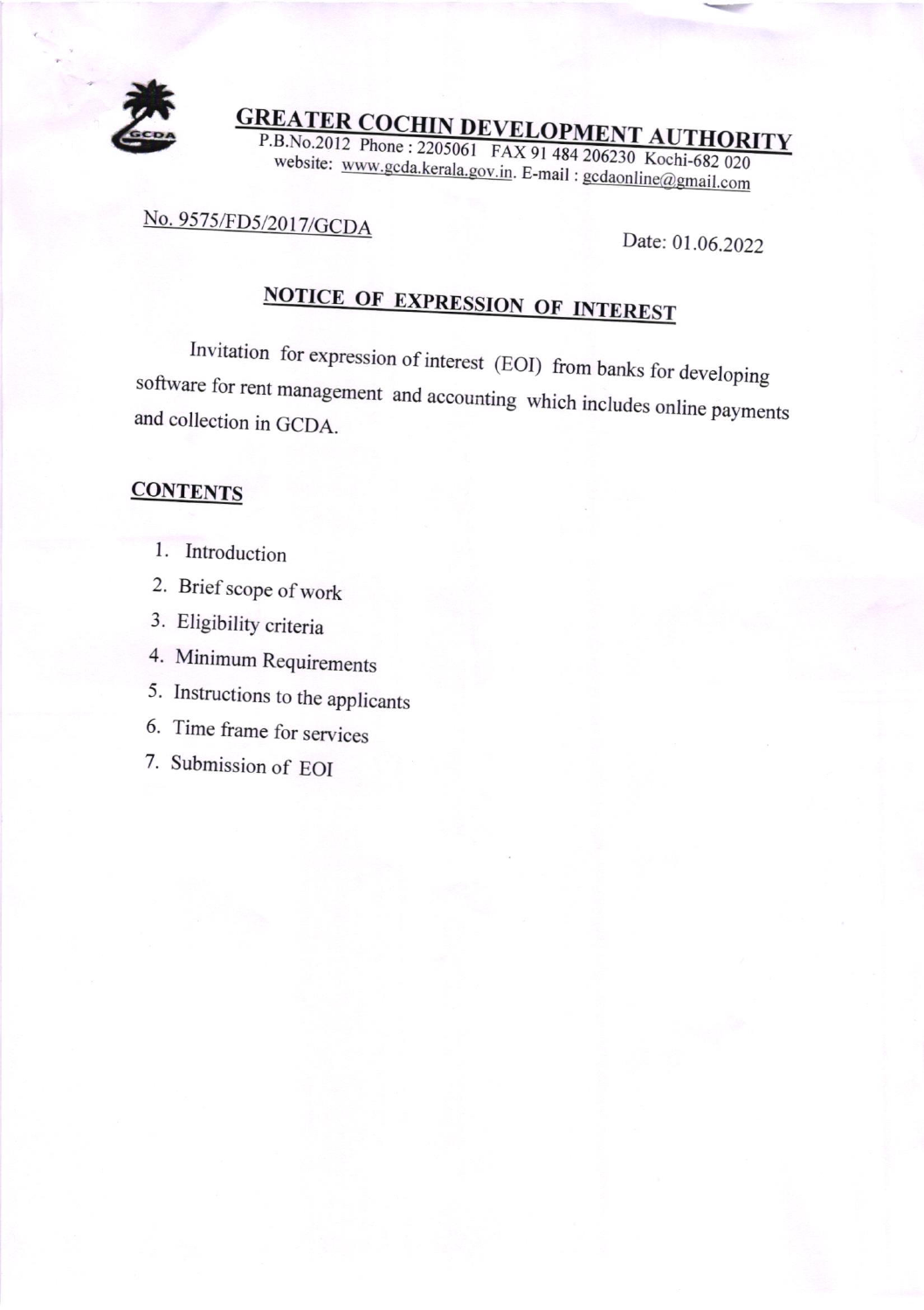### NOTICE OF EXPRESSION OF INTEREST

Invitation for expression of interest (EOI) from banks fordeveloping software for rent management and accounting which includes online payments and collection in GCDA.

Expressions of interest are invited from Nationalized/Scheduled Bank for rent management and collection integrated with accounting system.

## NOTICE OF EXPRESSION OF INTEREST

GCDA a body corporate under the Kerala Town and Country planning Act 2016 (Act 9 of 2016) hereby invites Expression of interest from Nationalized/scheduled Bank for developing software for rent management and Accounting which includes online payments and collection.

1. Name of work Software development, rent management and Accounting which includes online payments and collections.

| 2. Last date of EOI document    | $\overline{\phantom{a}}$ | 13.06.2022, 3.00 pm                                 |
|---------------------------------|--------------------------|-----------------------------------------------------|
| 3. Date of opening EOI document | $ \,$                    | 14.06.2022, 11.00 am                                |
| 4. Place of submission/Opening  | $\overline{\phantom{a}}$ | Office of Secretary GCDA<br>Kadavanthra, Kochi - 20 |

- 5. Mode of submission of EOI document Through registered post/courier so as to reach before the due date &
- 6. Complete EOI document is available on GCDA website ie www.gcda.kerala.gov.in and the same can be downloaded.
- 7. GCDA shall not be liable for any postal delays what wo ever in receipt of EOI documents and EOI received after the stipulated date and time shall not be entertained.

ecretary GCDA